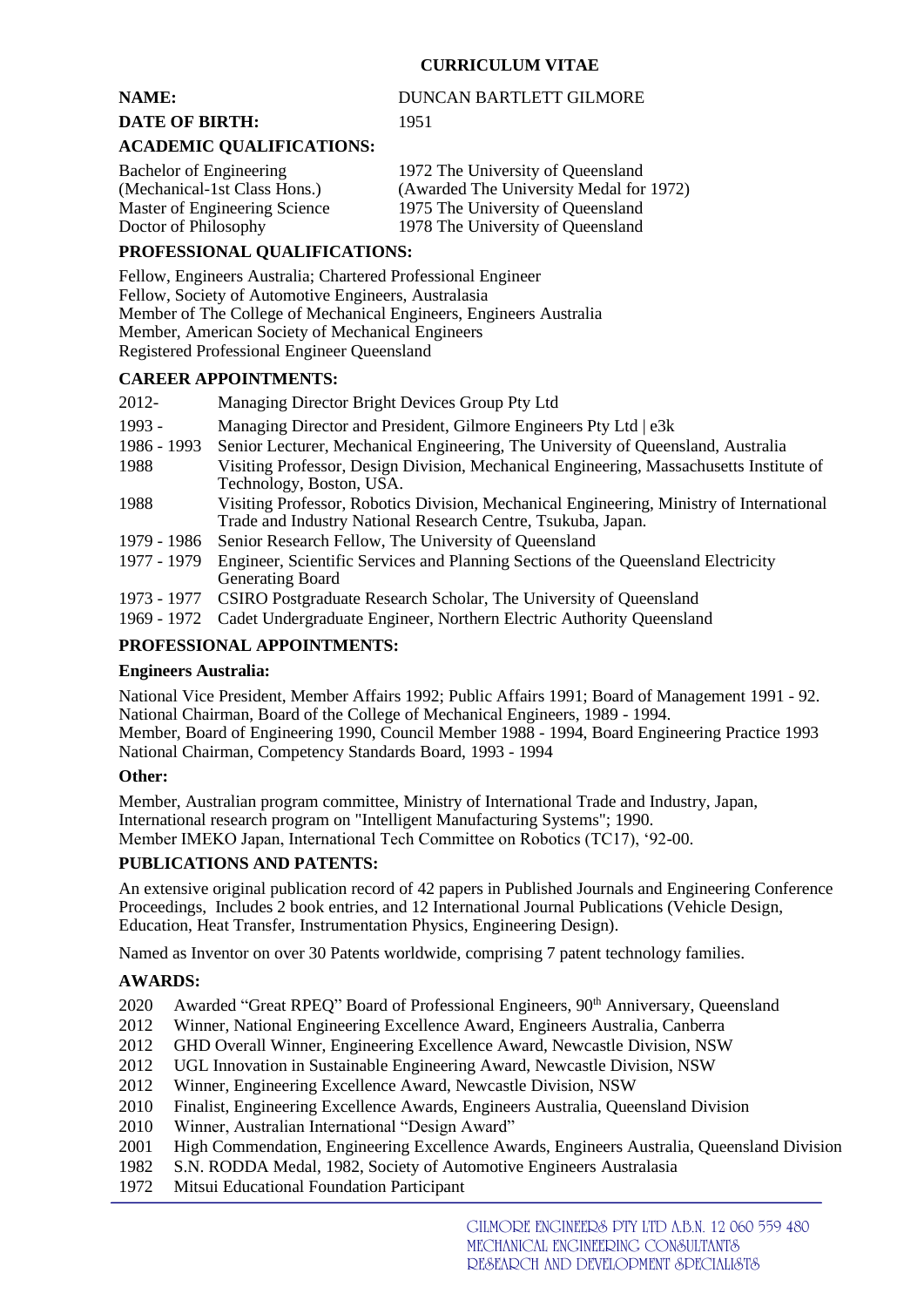### **BIOGRAPHICAL NOTES**

Duncan B Gilmore is the Managing Director and President of Gilmore Engineers Pty Ltd|e3k, New Product Research, Development and Commercialisation Specialists, and the Bright Devices Group Pty Ltd.

He received his Bachelor of Mechanical Engineering degree in 1972, with First Class Honours and The University Medal; completing a Master of Engineering Science degree in 1975, and the Ph.D degree in 1977, all from the University of Queensland. His postgraduate research interests lay with the instrumentation of two-phase gas-liquid flows and with the use of hotwire anemometry in the study of non-isothermal turbulent fluid flows, the technology which laid down the experimental benchmarking results for computerised computational fluid dynamic software which evolved in the 1970's and 1980's.

In 1977 he joined the Queensland Electricity Commission as a member of their Scientific Services group, where he performed consulting duties associated with coal-fired power stations, and later joined the new project planning section with responsibilities in the measurement and specification of coal quality for power station design.

He took up the position of project engineer on a prototype fuel and emission-saving hybrid gasoline-electric vehicle transmission in 1979; leading the project from the initial simulations through design, mechanical and electrical construction, preparation of control software to the final stage of road testing and public demonstration. The project was funded by the Australian National Energy Research, Development and Demonstration Council (NERDDC). Duncan was awarded the SN RODDA Medal from the Society of Automotive Engineers Australasia (named after the 1st President of SAEA [1927-33]) for engineering design of this world first prototype continuously variable ratio transmission system with flywheel and battery energy storage in 1982. In that same year, the vehicle was demonstrated at the XIX International FISITA World Congress (Fėdėration Internationale des Sociėtės d'Ingėnieurs des Techniques de l'Automobile) held in Melbourne, Australia. Many novel features, such as brake energy regeneration, power flow control via a computer, and a rotary computerised mode controller (similar to iDrive) were demonstrated. Some fifteen years later, the Toyota Prius, the world's first mass manufactured hybrid vehicle, went on sale in Japan. Today, many vehicles incorporate similar features first revealed in Australia in 1982, including hybrid drive.

Duncan later managed an entrepreneurial engineering group involved with the research and development of regenerative braking and microprocessor-controlled power transmission systems for a range of vehicles, as well as demonstration projects which required innovative machine design techniques. A major project was the demonstration of a viable hydrostatic regenerative braking system for a public transport bus operated by the City of Brisbane, the capital city of Queensland with a surrounding population of over 3 million people.

In 1986 Duncan was appointed Senior Lecturer in Mechanical Engineering at the University of Queensland, Brisbane, Australia; a position he held until mid 1993. His research interests included advanced robotic machine systems with applications in autonomous vehicle guidance, mining machinery, agriculture and space exploration.

In addition to design, dynamics, manufacturing and power transmission subjects, Duncan initiated and lectured in Entrepreneurial Business Management – a course in the preparation of a business plan including marketing, financial and patent strategies for product commercialisation.

Dr Gilmore has achieved an extensive original publication record of 42 papers in International journals and at Engineering conferences.

From 1991 to 1993 Dr Gilmore was the National Vice President for Member and Public Affairs; and National Chairman of the College of Mechanical Engineers (1989-94) within the 100,000 member Engineers Australia. He is past Chairman of the National Committee on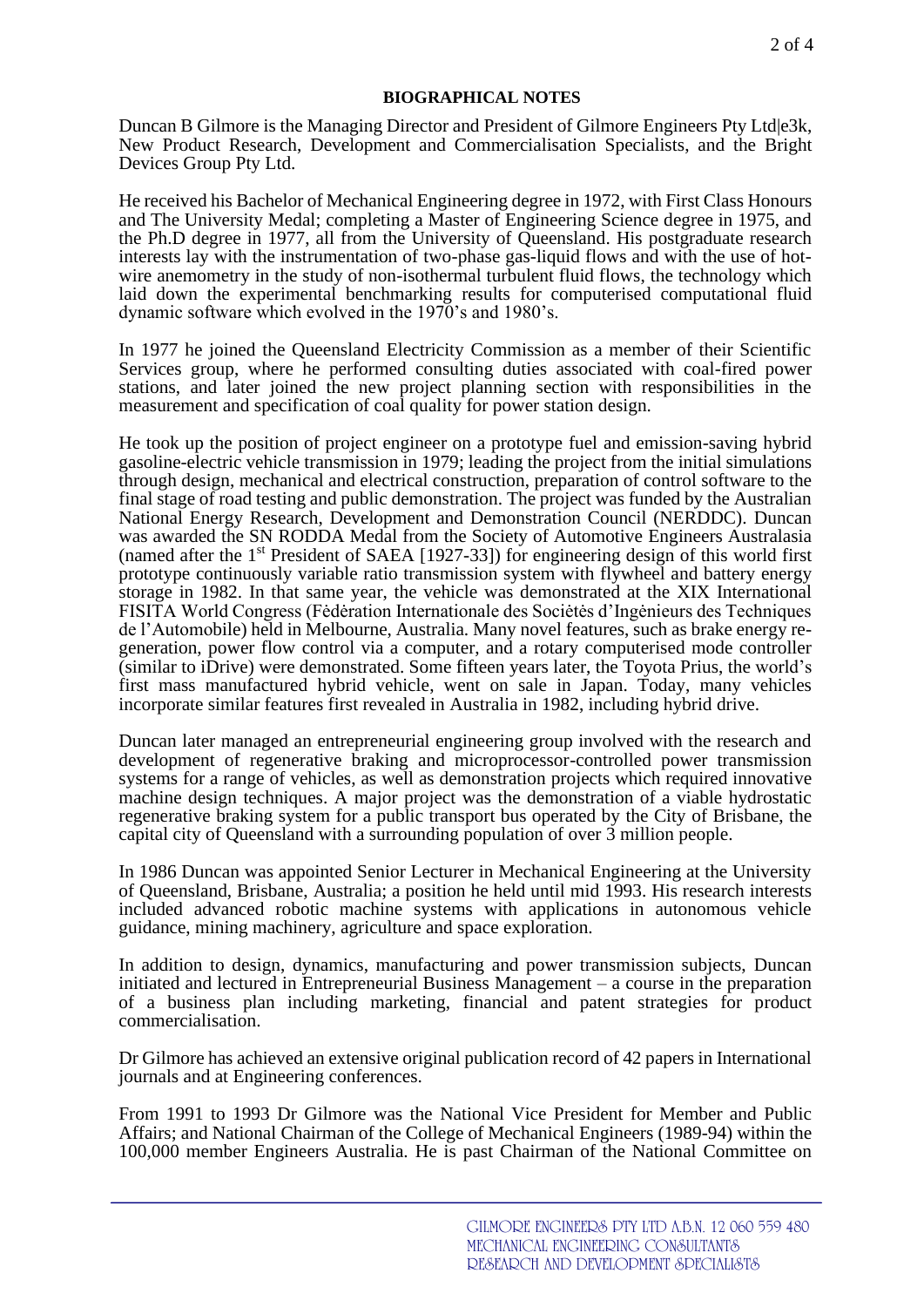Applied Thermodynamics and Fluid Mechanics. In 1988 he was the Chairman of the inaugural Australian Bicentennial International Congress in Mechanical Engineering held in conjunction with the World EXPO, and co-sponsored by Mechanical Engineering Institutions in the United States, Japan, United Kingdom, and New Zealand.

Dr Gilmore is a Fellow of Engineers Australia and a Member of the Mechanical College; a Member of the American Society of Mechanical Engineers since 1988; a Fellow of the Society of Automotive Engineers Australasia, and a Member of Materials Australia.

He has travelled extensively overseas to work, to lecture, and to visit research and manufacturing facilities principally in the USA, Japan, UK and NZ. This began in 1972 with a tour of industrial and cultural Japan sponsored by the Mitsui Company, as a selected participant in the current Mitsui Educational Foundation (MEF) Program, which began in 1971. In 1985 he travelled world-wide to negotiate research and development contracts for the University of Queensland; and in 1996 to the USA for Bankers Trust Australia.

For two months in 1988, he worked at the Robotics Division in the Mechanical Engineering Laboratory, Ministry of International Trade and Industry, Tsukuba, Japan; and for six months taught and researched at the leading-edge of mechanical design as a visiting professor in the Systems and Design Division, Mechanical Engineering Department, of the foremost private University in the United States of America, the Massachusetts Institute of Technology, Boston, USA.

Duncan left the University in 1993 to form Gilmore Engineers Pty Ltd, a leading edge consultancy specialising in Research and Development and Failure Analysis.

Over 1,500 major reports of expert engineering evidence have been prepared for the legal profession of Australia since 1984. This evidence has ranged from detailed failure analysis of major industrial/equipment incidents (cranes, aviation, marine), through patent and copyright actions, to detailed forensic motor vehicle accident analysis and personal injury. Personal injury reports particularly include ergonomic analysis and an assessment of the system of work. Traumatic injury caused in industrial workplaces is an area of specialty. Dr Gilmore appears regularly in the Federal, Supreme and District Courts as an Expert Witness, and has acted as a review arbitrator. Recent major matters include a mining dragline boom collapse, severe road accidents, Robinson R22 mustering helicopter incidents, industrial and consumer equipment injuries, patent actions and an expert assisting the Coroner in the Gold Coast Dreamworld Thunder River Rapid Ride inquest.

Worldwide, Dr Gilmore is named as an Inventor on over 30 Patents from 7 patent technology families.

In 2001 Dr Gilmore expanded his company with a Research & Development division, e3k (Engineering 3000).

e3k specialises in Industrial Research and Development, particularly New Product Design, Development and Commercialisation. This activity demands a broad knowledge of Engineering, from which ideas and fresh approaches to problem-solving can be drawn. Complete products which satisfy an identified market and consumer demand are created from initial concepts, or partially developed devices. This requires a highly creative and experienced approach, together with cross-fertilisation of ideas from other disciplines to enable them to be world competitive and suitable for export. A complete idea-generation, design, prototype development and testing service is provided. Commercialisation and manufacture of the product is considered constantly with assistance being given in protecting Intellectual Property, conducting market research, liaison with regulatory authorities, and importantly interacting with sources of finance. The Division also conducts Computer Simulation (including Computational Fluid Dynamics) and Project Engineering.